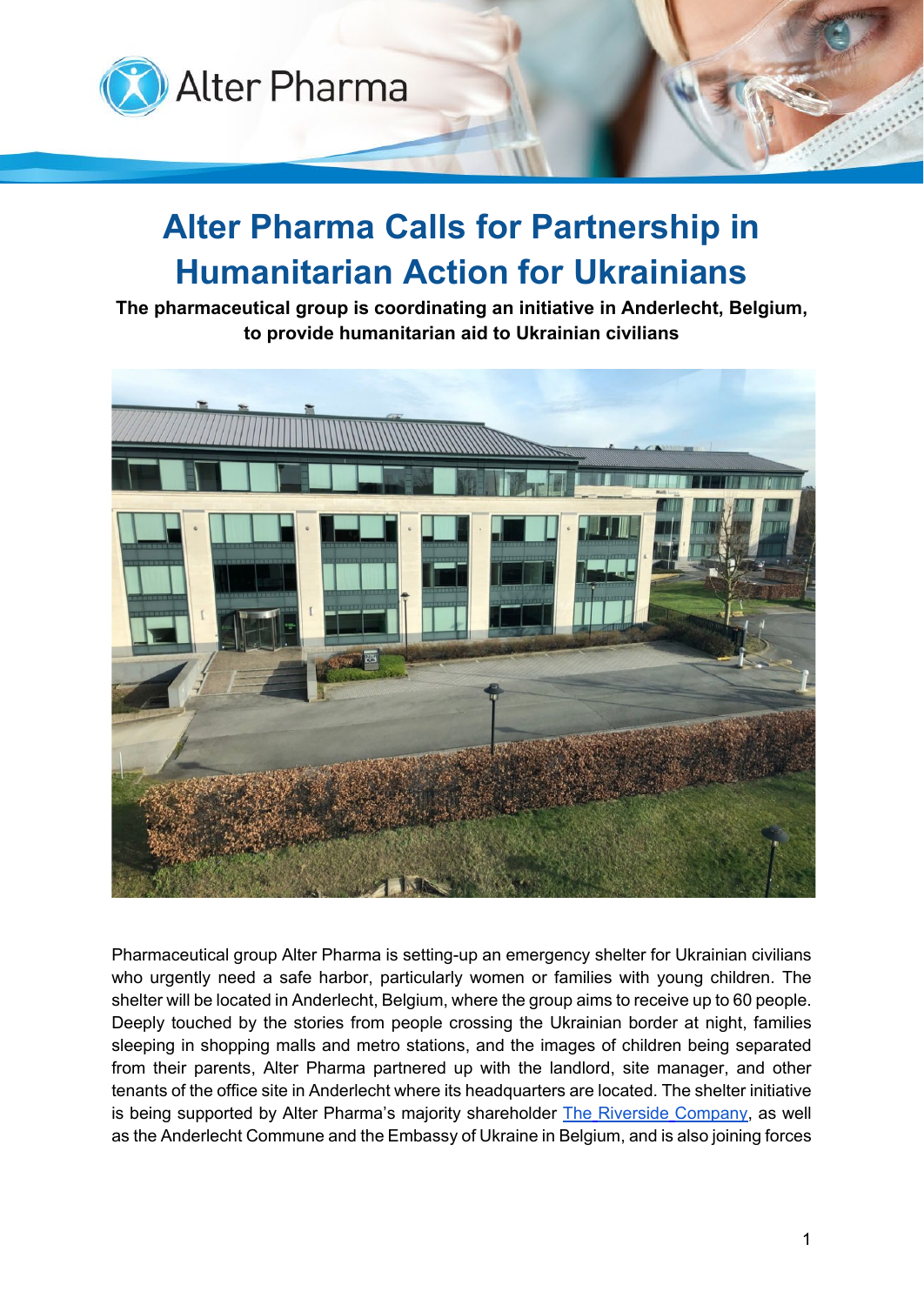with other private logistics partners that are offering their expertise to turn this initiative into reality.

The shelter is located in vacant office space and has 15 dorms on the upper floors and common areas on the ground floor. The common areas are equipped with rooms with computers and internet access, an office for administrative support and medical assistance (first aid and medicines), a childcare area, and a canteen, where food will be brought in by volunteers and a social caterer. The shelter will be open for an initial period between 3 and 6 months and will serve as a temporary safe haven for the families until they have a long-term place to stay or the military offensive ends. Then, as people get transferred to other locations, arrangements can be made to bring in other families.

The number one priority is the safety and protection of those fleeing their country. For this, it is critical to reinforce partnerships between business stakeholders, civil society, and the authorities. Alter Pharma is not alone in this operation and was joined in this initiative by the other tenants of the business site, [Fujitsu,](https://www.fujitsu.com/be/) [Ista,](https://www.ista.com/be/) [Beiersdorf,](https://www.beiersdorf.com/) and [Multipharma.](https://www.multipharma.be/fr/?gclid=Cj0KCQjw29CRBhCUARIsAOboZbLF_z3loFOHiO8fP0j8tWf0pxtUjZn_lqgOrt7M_y-iUjSXBsFvf64aAkjMEALw_wcB) The [Anderlecht](https://www.anderlecht.be/) [Municipality](https://www.anderlecht.be/) and the Embassy [of Ukraine](https://l.facebook.com/l.php?u=http%3A%2F%2Fbelgium.mfa.gov.ua%2Fen&h=AT36CcPpEf4MurvXZWq-MCrA8ypB4fA7sR8OF0nzU8wU8GD2lx9D0F6Lz1pRPvVLWDv4cAKRjIS8hfG4faV4czIaDvq1fOo_bl0OAAv4OyPcu8Jk5JkkAcTz0tHmHqUOnDl6ApnGHrnRg_nbMgDJhxPzIF0fMVIsEFZHEIuubOg) in Belgium are also supporting the initiative. Collaborations with private sector business partners, such as [Cora,](https://www.cora.be/) [Blycolin,](https://www.blycolin.com/be-nl/) [LX Concept,](https://www.lxconcept.com/) [Cleaning](https://www.multimasters.be/nl/cleaning-masters/) Masters, [MetiSelect,](https://www.metiselect.be/) [Culligan,](https://www.culligan.be/nl) [Ultra-IT,](http://www.ultra-it.com/?lg=nl) and [Proximus](https://www.proximus.be/en/id_personal/personal.html) are being forged.

But Alter Pharma and its partners alone can't solve the whole crisis. For this reason, we're calling out to everyone to get involved in providing humanitarian aid to Ukrainians by [completing](https://eur03.safelinks.protection.outlook.com/?url=https%3A%2F%2Fforms.office.com%2Fr%2FiwM2tn695z&data=04%7C01%7Celisa.f%40znconsulting.com%7C06689cf82a6247d69c7308da025f4dfc%7C1123ff36fbf941a880db41eb9c8b2b77%7C1%7C0%7C637824905621214014%7CUnknown%7CTWFpbGZsb3d8eyJWIjoiMC4wLjAwMDAiLCJQIjoiV2luMzIiLCJBTiI6Ik1haWwiLCJXVCI6Mn0%3D%7C3000&sdata=wW1nQ4phm99ynk25bCjvrKu5VWWsC9Mi6n3tG%2B6snKU%3D&reserved=0) this online form. If you wish to help with a donation please donate to the following charity account: **IBAN BE20 3632 2054 0856 / BIC BBRUBEBB**. The collected funds will be directly used for the logistics and supplies of the shelter and for the care of the residents (furniture, food, medical care, health and safety, etc.).

For details about this initiative and information on how to become a partner, please contact *help.ukraine@alterpharma.be*. You can also get in touch with Alter Pharma's headquarters located at *Square Marie Curie, 50 B-1070 Anderlecht*, by phone at *+32 (0)2 526 64 100*, or online at the [Alter Pharma Group Linkedin page.](https://www.linkedin.com/company/alter-pharma/)